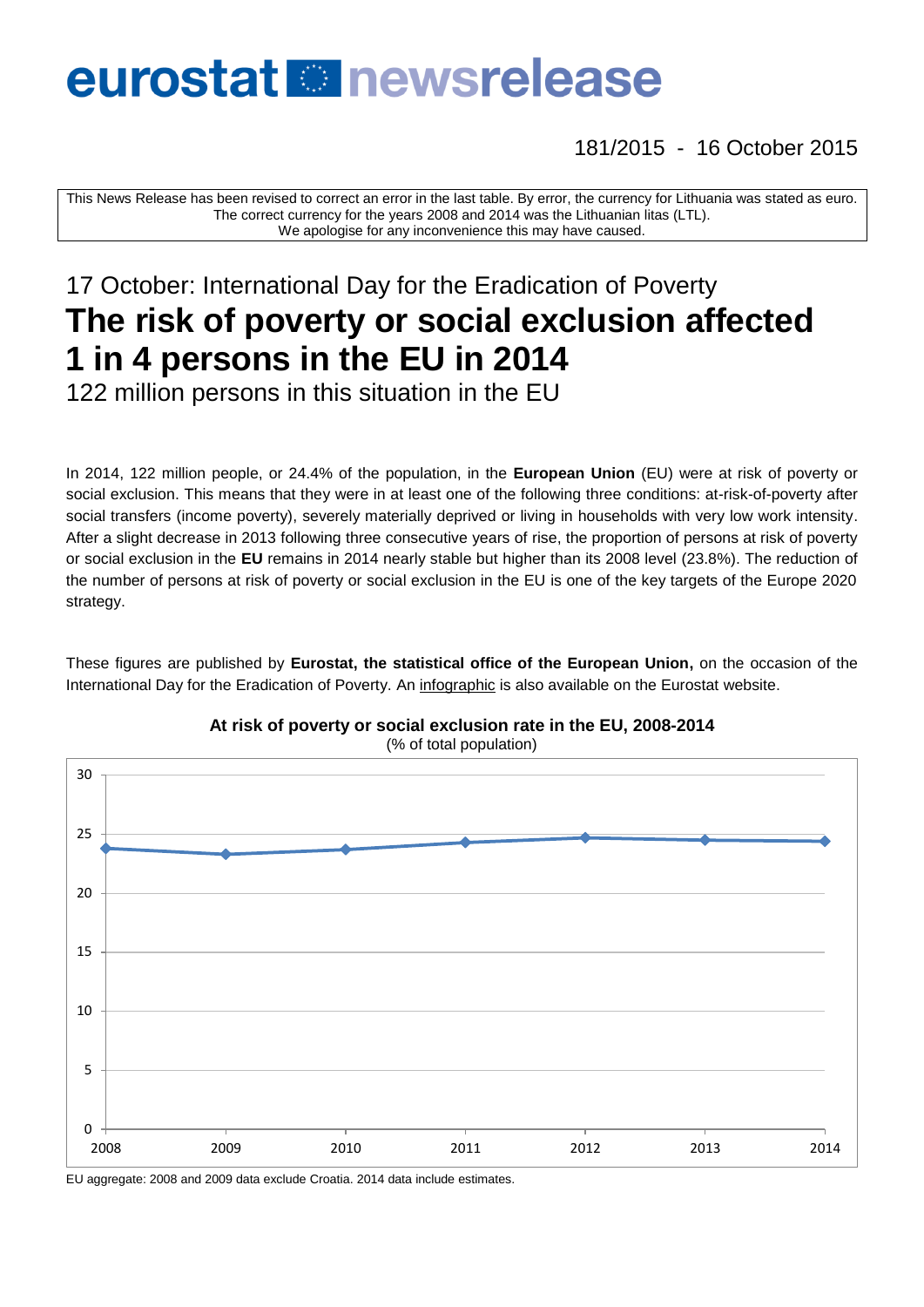#### **Highest at risk of poverty or social exclusion rate in Romania, lowest in the Czech Republic**

In 2014, more than a third of the population was at risk of poverty or social exclusion in three Member States: **Romania** (40.2%), **Bulgaria** (40.1%) and **Greece** (36.0%). At the opposite end of the scale, the lowest shares of persons being at risk of poverty or social exclusion were recorded in the **Czech Republic** (14.8%), **Sweden** (16.9%), the **Netherlands** (17.1%), **Finland** (17.3%) and **Denmark** (17.8%).

#### **Largest decrease in the at-risk-of-poverty or social exclusion rate in Poland, highest increase in Greece**

Among Member States for which data are available, the at-risk-of-poverty or social exclusion rate has grown from 2008 to 2014 in fourteen Member States, with the highest increases being recorded in **Greece** (from 28.1% in 2008 to 36.0% in 2014, or +7.9 percentage point), **Spain** (+4.7 pp), **Cyprus** (+4.1 pp), **Malta** (+3.7 pp), **Hungary** (+2.9 pp) and **Italy** (+2.8 pp). In contrast, the largest decreases among Member States without break in time series were observed in **Poland** (from 30.5% to 24.7%, or -5.8 pp), **Romania** (-4.0 pp) and **Slovakia** (-2.2 pp). At EU level, the percentage of total population being at risk of poverty or social exclusion has risen from 23.8% in 2008 to 24.4% in 2014.

|                       | % of total population |                      | in thousands |                |  |
|-----------------------|-----------------------|----------------------|--------------|----------------|--|
|                       | 2008                  | 2014                 | 2008         | 2014           |  |
| EU*                   | 23.8                  | 24.4                 | 116 570      | 121 860        |  |
| <b>Belgium</b>        | 20.8                  | 21.2                 | 2 1 9 0      | 2 3 4 0        |  |
| Bulgaria**            | 44.8                  | 40.1                 | 3 4 2 0      | 2910           |  |
| <b>Czech Republic</b> | 15.3                  | 14.8                 | 1570         | 1 5 3 0        |  |
| Denmark**             | 16.3                  | 17.8                 | 890          | 1 0 0 0        |  |
| Germany               | 20.1                  | 20.6                 | 16 340       | 16510          |  |
| <b>Estonia</b>        | 21.8                  | ÷,                   | 290          |                |  |
| Ireland               | 23.7                  | ł,                   | 1 0 5 0      |                |  |
| Greece                | 28.1                  | 36.0                 | 3 0 5 0      | 3880           |  |
| Spain                 | 24.5                  | 29.2                 | 11 120       | 13 400         |  |
| <b>France</b>         | 18.5                  | 18.6                 | 11 150       | 11 520         |  |
| Croatia               |                       | ÷                    |              |                |  |
| Italy**               | 25.3                  | 28.1                 | 15 100       | 17 040         |  |
| <b>Cyprus</b>         | 23.3                  | 27.4                 | 180          | 230            |  |
| Latvia                | 34.2                  | 32.7                 | 740          | 650            |  |
| Lithuania             | 28.3                  | 27.3                 | 910          | 800            |  |
| Luxembourg            | 15.5                  |                      | 70           |                |  |
| Hungary               | 28.2                  | 31.1                 | 2790         | 3 0 4 0        |  |
| <b>Malta</b>          | 20.1                  | 23.8                 | 80           | 100            |  |
| Netherlands**         | 14.9                  | 17.1                 | 2 4 3 0      | 2850           |  |
| <b>Austria</b>        | 20.6                  | 19.2                 | 1700         | 1610           |  |
| Poland                | 30.5                  | 24.7                 | 11 490       | 9 3 4 0        |  |
| Portugal              | 26.0                  | 27.5                 | 2760         | 2860           |  |
| Romania               | 44.2                  | 40.2                 | 9420         | 8550           |  |
| Slovenia              | 18.5                  | 20.4                 | 360          | 410            |  |
| <b>Slovakia</b>       | 20.6                  | 18.4                 | 1 1 1 0      | 960            |  |
| <b>Finland</b>        | 17.4                  | 17.3                 | 910          | 930            |  |
| <b>Sweden</b>         | 14.9                  | 16.9                 | 1 370        | 1 640          |  |
| <b>United Kingdom</b> | 23.2                  | t                    | 14 070       | ċ              |  |
| Iceland               | 11.8                  | $\ddot{\phantom{a}}$ | 40           | t              |  |
| <b>Norway</b>         | 15.0                  | ł,                   | 700          | ł,             |  |
| <b>Switzerland</b>    | 18.1                  | $\ddot{\phantom{a}}$ | 1 3 3 0      | $\blacksquare$ |  |

#### **People at risk of poverty or social exclusion in the EU, 2008 and 2014**

Figures are rounded to the nearest ten thousands

Data for 2008 exclude Croatia.

Data for 2014 include estimates for missing Member States.

Bulgaria and Denmark: break in series. Italy and the Netherlands: 2014 data are provisional.

Data not available

The source dataset can be foun[d here.](http://appsso.eurostat.ec.europa.eu/nui/show.do?query=BOOKMARK_DS-127829_QID_1DAED05F_UID_-3F171EB0&layout=UNIT,L,X,0;TIME,C,X,1;GEO,L,Y,0;AGE,L,Z,0;SEX,L,Z,1;INDICATORS,C,Z,2;&zSelection=DS-127829AGE,TOTAL;DS-127829SEX,T;DS-127829INDICATORS,OBS_FLAG;&rankName1=AGE_1_2_-1_2&rankName2=INDICATORS_1_2_-1_2&rankName3=SEX_1_2_-1_2&rankName4=UNIT_1_2_0_0&rankName5=TIME_1_0_1_0&rankName6=GEO_1_2_0_1&rStp=&cStp=&rDCh=&cDCh=&rDM=true&cDM=true&footnes=false&empty=false&wai=false&time_mode=ROLLING&time_most_recent=true&lang=EN&cfo=%23%23%23%2C%23%23%23.%23%23%23)

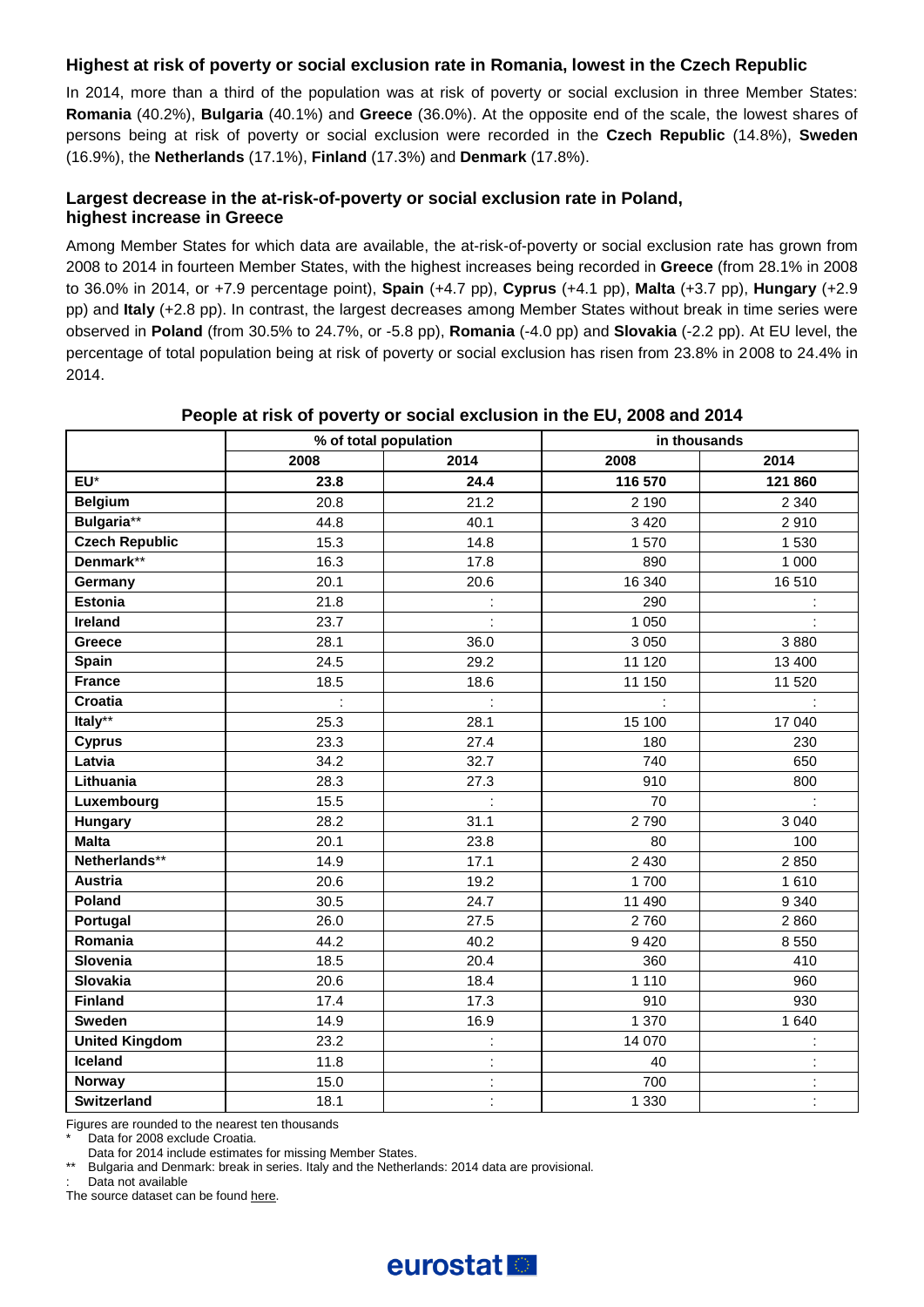#### **17% of the population in the EU at risk of income poverty…**

Looking at each of the three elements contributing to being at risk of poverty or social exclusion, 17.2% of the **EU** population in 2014 were at risk of poverty after social transfers, meaning that their disposable income was below their national at-risk-of-poverty threshold (see the corresponding table). This proportion of persons at risk of income poverty in the **EU** has increased compared with 2013 and also with 2008 (both 16.6%). As the thresholds reflect actual income distribution in the countries, they vary greatly between Member States and also over time. Across the EU Member States for which data are available, more than 1 in 5 persons was at risk of income poverty in **Romania** (25.4%), **Spain** (22.2%), **Greece** (22.1%), **Bulgaria** (21.8%) and **Latvia** (21.2%). The lowest rates were observed in the **Czech Republic** (9.7%), the **Netherlands** (11.6%) and **Denmark** (11.9%). Compared with 2008, the proportion of persons at risk of income poverty has increased in eighteen Member States for which data are available, and has decreased in five.

#### **…9% severely materially deprived…**

In the **EU** in 2014, 8.9% of the population were severely materially deprived, meaning that they had living conditions constrained by a lack of resources such as not being able to afford to pay their bills, keep their home adequately warm, or take a one week holiday away from home. This proportion of persons severely materially deprived in the **EU** has decreased compared with 2013 (9.6%) but remains higher than in 2008 (8.5%). The share of those severely materially deprived in 2014 varied significantly among Member States for which data are available, ranging from more than 20% of the total population in **Bulgaria** (33.1%), **Romania** (26.3%), **Hungary** (23.9%) and **Greece** (21.5%), to 5% or less in **Sweden** (0.7%), **Finland** (2.8%), **Denmark** and the **Netherlands** (both 3.2%), **Austria** (4.0%), **France** (4.8%) and **Germany** (5.0%). Compared with 2008, the proportion of persons severely materially deprived has increased in eleven Member States for which data are available, and decreased in twelve.

#### **…and 11% living in households with very low work intensity**

For low work intensity, 11.1% of the population aged 0-59 in the **EU** lived in households where the adults worked less than 20% of their total work potential during the past year. This proportion has constantly increased in the **EU** since 2008. In 2014, **Greece** (17.2%), **Spain** (17.1%) and **Belgium** (14.6%) had the highest proportions of those living in very low work intensity households, while **Sweden** and **Romania** (both 6.4%), **Slovakia** (7.1%), **Poland** (7.3%) and the **Czech Republic** (7.6%) had the lowest among Member States for which data are available. Compared with 2008, the share of persons aged 0-59 living in households with very low work intensity has increased in nearly all Member States, except in **Germany**, **Poland** and **Romania**.



### **Evolution of the three components of the at risk of poverty or social exclusion rate in the EU,**

EU aggregate: 2008 and 2009 data exclude Croatia. 2014 data include estimates.

The total number of people at risk of poverty or social exclusion is lower than the sum of the numbers of people in each of the three forms of poverty or social exclusion as some persons are affected simultaneously by more than one of these situations.

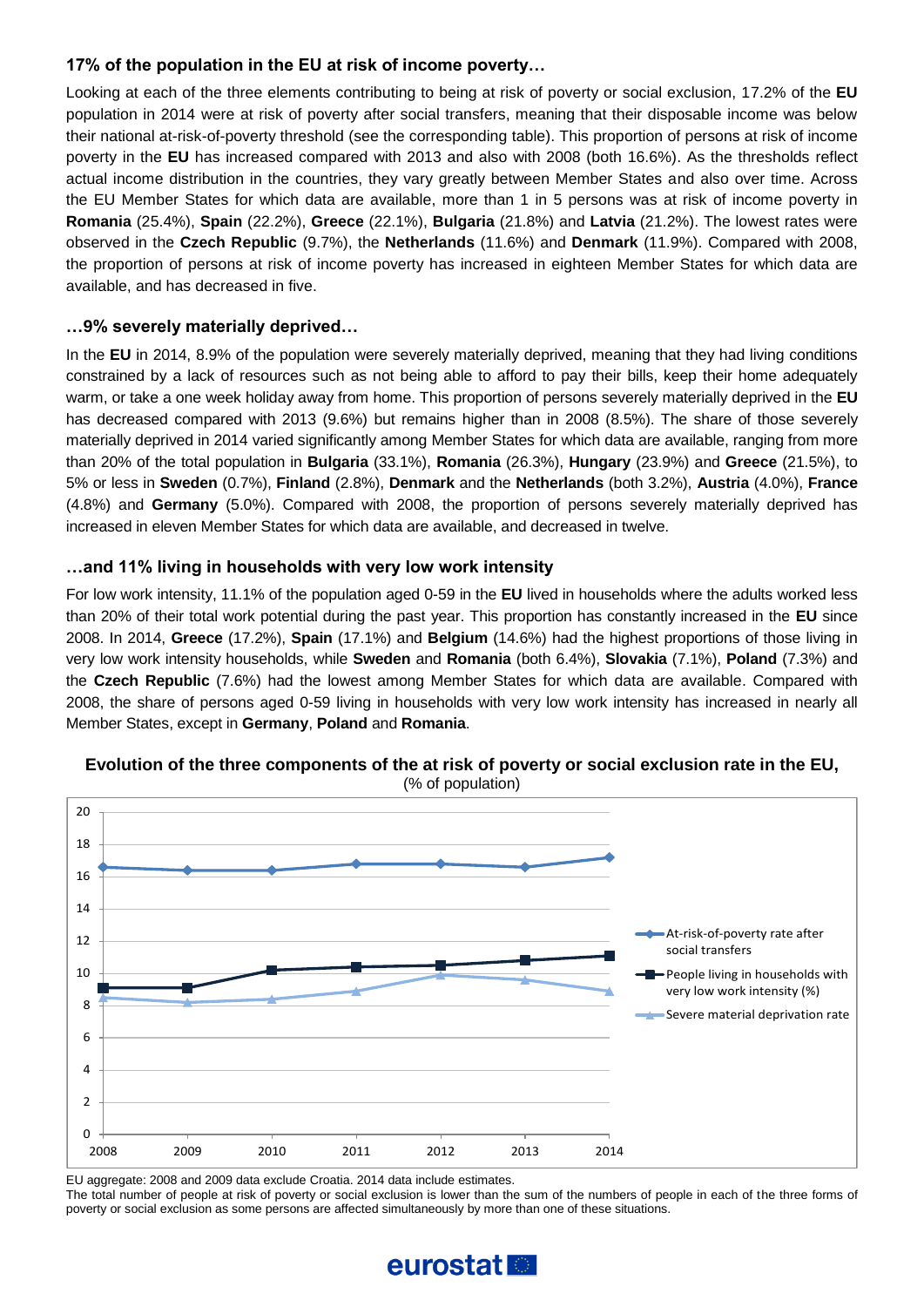|                       | At-risk-of-poverty after social<br>transfers (%) |                |      | Persons severely materially<br>deprived (%) | Persons aged 0-59 living in<br>households with very low work<br>intensity (%) |                      |
|-----------------------|--------------------------------------------------|----------------|------|---------------------------------------------|-------------------------------------------------------------------------------|----------------------|
|                       | 2008                                             | 2014           | 2008 | 2014                                        | 2008                                                                          | 2014                 |
| EU*                   | 16.6                                             | 17.2           | 8.5  | 8.9                                         | 9.1                                                                           | 11.1                 |
| <b>Belgium</b>        | 14.7                                             | 15.5           | 5.6  | 5.9                                         | 11.7                                                                          | 14.6                 |
| Bulgaria**            | 21.4                                             | 21.8           | 41.2 | 33.1                                        | 8.1                                                                           | 12.1                 |
| <b>Czech Republic</b> | 9.0                                              | 9.7            | 6.8  | 6.7                                         | 7.2                                                                           | 7.6                  |
| Denmark**             | 11.8                                             | 11.9           | 2.0  | 3.2                                         | 8.5                                                                           | 12.1                 |
| Germany               | 15.2                                             | 16.7           | 5.5  | 5.0                                         | 11.7                                                                          | 10.0                 |
| <b>Estonia</b>        | 19.5                                             |                | 4.9  |                                             | 5.3                                                                           | $\ddot{\phantom{a}}$ |
| Ireland               | 15.5                                             |                | 5.5  |                                             | 13.7                                                                          |                      |
| Greece                | 20.1                                             | 22.1           | 11.2 | 21.5                                        | 7.5                                                                           | 17.2                 |
| <b>Spain</b>          | 20.8                                             | 22.2           | 3.6  | 7.1                                         | 6.6                                                                           | 17.1                 |
| <b>France</b>         | 12.5                                             | 13.3           | 5.4  | 4.8                                         | 8.8                                                                           | 9.7                  |
| Croatia               | ċ                                                |                | Ì.   |                                             |                                                                               |                      |
| Italy**               | 18.7                                             | 19.6           | 7.5  | 11.5                                        | 9.8                                                                           | 12.0                 |
| <b>Cyprus</b>         | 15.9                                             | 14.4           | 9.1  | 15.3                                        | 4.5                                                                           | 9.7                  |
| Latvia                | 25.9                                             | 21.2           | 19.3 | 19.2                                        | 5.4                                                                           | 9.6                  |
| Lithuania             | 20.9                                             | 19.1           | 12.5 | 13.6                                        | 6.1                                                                           | 8.8                  |
| Luxembourg            | 13.4                                             |                | 0.7  |                                             | 4.7                                                                           |                      |
| Hungary               | 12.4                                             | 14.6           | 17.9 | 23.9                                        | 12.0                                                                          | 12.2                 |
| <b>Malta</b>          | 15.3                                             | 15.9           | 4.3  | 10.2                                        | 8.6                                                                           | 9.8                  |
| Netherlands**         | 10.5                                             | 11.6           | 1.5  | 3.2                                         | 8.2                                                                           | 11.1                 |
| <b>Austria</b>        | 15.2                                             | 14.1           | 5.9  | 4.0                                         | 7.4                                                                           | 9.1                  |
| Poland                | 16.9                                             | 17.0           | 17.7 | 10.4                                        | 8.0                                                                           | 7.3                  |
| Portugal              | 18.5                                             | 19.5           | 9.7  | 10.6                                        | 6.3                                                                           | 12.2                 |
| Romania               | 23.4                                             | 25.4           | 32.9 | 26.3                                        | 8.3                                                                           | 6.4                  |
| Slovenia              | 12.3                                             | 14.5           | 6.7  | 6.6                                         | 6.7                                                                           | 8.7                  |
| Slovakia              | 10.9                                             | 12.6           | 11.8 | 9.9                                         | 5.2                                                                           | 7.1                  |
| <b>Finland</b>        | 13.6                                             | 12.8           | 3.5  | 2.8                                         | 7.5                                                                           | 10.0                 |
| Sweden                | 12.2                                             | 15.1           | 1.4  | 0.7                                         | 5.5                                                                           | 6.4                  |
| <b>United Kingdom</b> | 18.7                                             |                | 4.5  | İ,                                          | 10.4                                                                          | $\mathbb{Z}^n$       |
| Iceland               | 10.1                                             | $\ddot{\cdot}$ | 0.8  | $\ddot{\phantom{a}}$                        | 2.6                                                                           | $\ddot{\phantom{a}}$ |
| Norway                | 11.4                                             | t              | 2.0  | İ,                                          | 6.5                                                                           | $\ddot{\phantom{a}}$ |
| Switzerland           | 15.7                                             | İ,             | 2.1  |                                             | 3.3                                                                           | $\mathbb{R}^3$       |

#### **Components of the at risk of poverty or social exclusion rate in the EU, 2008 and 2014**

\* Data for 2008 exclude Croatia.

Data for 2014 include estimates for missing Member States.

\*\* Bulgaria: break in series on material deprivation. Denmark: break in series on income variables. Italy and the Netherlands: 2014 data are

provisional. : Data not available

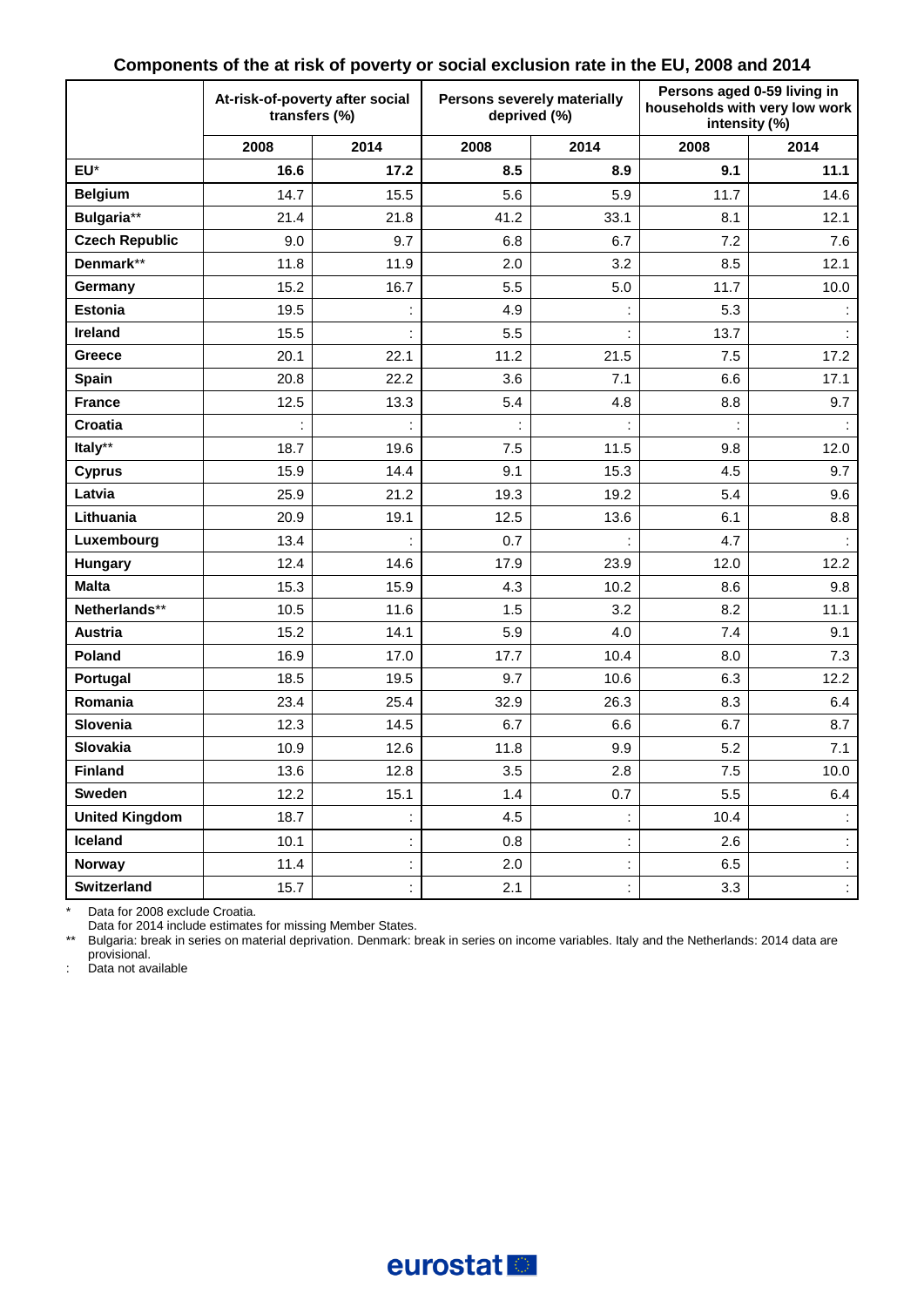#### **At-risk-of-poverty thresholds in the EU, 2008 and 2014**

|                       |                 | <b>Annual national</b><br>median equivalised<br>disposable income<br>(after social transfers) |           | Annual at-risk-of-poverty threshold |                |                                                       |         |
|-----------------------|-----------------|-----------------------------------------------------------------------------------------------|-----------|-------------------------------------|----------------|-------------------------------------------------------|---------|
|                       | <b>Currency</b> |                                                                                               |           | Single adult                        |                | Two adults with two children<br>younger than 14 years |         |
|                       |                 | 2008                                                                                          | 2014      | 2008                                | 2014           | 2008                                                  | 2014    |
| <b>Belgium</b>        | euro            | 17 985                                                                                        | 21 705    | 10791                               | 13 0 23        | 22 661                                                | 27 348  |
| <b>Bulgaria</b>       | <b>BGN</b>      | 4 2 4 7                                                                                       | 6476      | 2 5 4 8                             | 3885           | 5 3 5 1                                               | 8 1 5 9 |
| <b>Czech Republic</b> | <b>CZK</b>      | 168 472                                                                                       | 198 028   | 101 083                             | 118817         | 212 275                                               | 249 515 |
| Denmark*              | <b>DKK</b>      | 180 015                                                                                       | 207 183   | 108 009                             | 124 310        | 226 819                                               | 261 051 |
| Germany               | euro            | 18 309                                                                                        | 19733     | 10 986                              | 11 840         | 23 070                                                | 24 8 64 |
| <b>Estonia</b>        | euro            | 5 5 4 7                                                                                       |           | 3 3 2 8                             |                | 6989                                                  |         |
| <b>Ireland</b>        | euro            | 22 995                                                                                        |           | 13797                               |                | 28 973                                                |         |
| <b>Greece</b>         | euro            | 10800                                                                                         | 7680      | 6480                                | 4 608          | 13 608                                                | 9677    |
| <b>Spain</b>          | euro            | 12 628                                                                                        | 13 2 69   | 7577                                | 7961           | 15911                                                 | 16719   |
| <b>France</b>         | euro            | 18899                                                                                         | 21 243    | 11 340                              | 12746          | 23813                                                 | 26 766  |
| <b>Croatia</b>        | <b>HRK</b>      |                                                                                               |           |                                     |                |                                                       |         |
| Italy*                | euro            | 15 639                                                                                        | 15821     | 9 3 8 3                             | 9493           | 19705                                                 | 19 9 34 |
| <b>Cyprus</b>         | euro            | 16 0 24                                                                                       | 14 400    | 9614                                | 8640           | 20 190                                                | 18 144  |
| Latvia                | euro            | 4740                                                                                          | 5 2 0 3   | 2844                                | 3 1 2 2        | 5972                                                  | 6556    |
| Lithuania             | LTL             | 14 196                                                                                        | 16 652    | 8517                                | 9 9 9 1        | 17886                                                 | 20 982  |
| Luxembourg            | euro            | 30 917                                                                                        |           | 18 550                              |                | 38 955                                                |         |
| <b>Hungary</b>        | <b>HUF</b>      | 1 105 926                                                                                     | 1 354 933 | 663 556                             | 812 960        | 1 393 467                                             | 1707216 |
| <b>Malta</b>          | euro            | 10 009                                                                                        | 12787     | 6 0 05                              | 7672           | 12611                                                 | 16 112  |
| Netherlands**         | euro            | 19522                                                                                         | 20 891    | 11 713                              | 12 535         | 24 5 98                                               | 26 3 22 |
| <b>Austria</b>        | euro            | 19413                                                                                         | 23 211    | 11 648                              | 13 9 26        | 24 4 61                                               | 29 245  |
| Poland                | <b>PLN</b>      | 15720                                                                                         | 22 399    | 9432                                | 13 4 39        | 19807                                                 | 28 223  |
| <b>Portugal</b>       | euro            | 8 1 4 3                                                                                       | 8 2 2 9   | 4886                                | 4937           | 10 260                                                | 10 368  |
| Romania               | <b>RON</b>      | 6513                                                                                          | 9704      | 3 9 0 8                             | 5823           | 8 2 0 7                                               | 12 2 28 |
| <b>Slovenia</b>       | euro            | 10893                                                                                         | 11 909    | 6 536                               | 7 1 4 6        | 13725                                                 | 15 006  |
| Slovakia              | euro            | 4792                                                                                          | 6809      | 2875                                | 4086           | 6038                                                  | 8580    |
| <b>Finland</b>        | euro            | 19794                                                                                         | 23 702    | 11 876                              | 14 2 21        | 24 940                                                | 29 865  |
| <b>Sweden</b>         | <b>SEK</b>      | 190 305                                                                                       | 234 633   | 114 183                             | 140 780        | 239 784                                               | 295 637 |
| <b>United Kingdom</b> | <b>GBP</b>      | 15 068                                                                                        |           | 9041                                | t              | 18 986                                                | ÷       |
| Iceland               | <b>ISK</b>      | 2 822 193                                                                                     |           | 1 693 316                           |                | 3 555 963                                             |         |
| <b>Norway</b>         | <b>NOK</b>      | 254 758                                                                                       |           | 152 855                             | $\ddot{\cdot}$ | 320 996                                               | İ.      |
| <b>Switzerland</b>    | <b>CHF</b>      | 44 332                                                                                        |           | 26 599                              |                | 55 858                                                |         |

(in national currency)

Denmark: break in series on income variables. Italy and the Netherlands: 2014 data are provisional.

Data not available

The source dataset can be foun[d here.](http://appsso.eurostat.ec.europa.eu/nui/show.do?query=BOOKMARK_DS-053418_QID_-5AF53536_UID_-3F171EB0&layout=HHTYP,L,X,0;TIME,C,X,1;GEO,L,Y,0;INDIC_IL,L,Z,0;CURRENCY,L,Z,1;INDICATORS,C,Z,2;&zSelection=DS-053418INDICATORS,OBS_FLAG;DS-053418CURRENCY,NAC;DS-053418INDIC_IL,LI_C_MD60;&rankName1=INDIC-IL_1_2_-1_2&rankName2=CURRENCY_1_2_-1_2&rankName3=INDICATORS_1_2_-1_2&rankName4=HHTYP_1_2_0_0&rankName5=TIME_1_0_1_0&rankName6=GEO_1_2_0_1&rStp=&cStp=&rDCh=&cDCh=&rDM=true&cDM=true&footnes=false&empty=false&wai=false&time_mode=ROLLING&time_most_recent=true&lang=EN&cfo=%23%23%23%2C%23%23%23.%23%23%23)

The **at-risk-of-poverty rate** is the share of people whose total household income (after social transfers, tax and other deductions) that is available for spending or saving is below the **at-risk-of-poverty threshold**, which is set at 60 % of the national median equivalised disposable income after social transfers.

This indicator does not measure wealth or absolute poverty, but low income in comparison to other residents in that country.

The threshold depends on the income distribution in a country for a given year and varies with the composition of a household. It is therefore important to note that the at-risk-of-income-poverty rate is a **relative measure of poverty** and that the threshold varies greatly between Member States. It also varies over time as it follows the evolution of the national median disposable income: in a number of Member States the threshold has fallen over the period 2008-2014 (Greece, Cyprus) or stayed nearly stable (Spain, Italy and Portugal) due to the economic crisis.